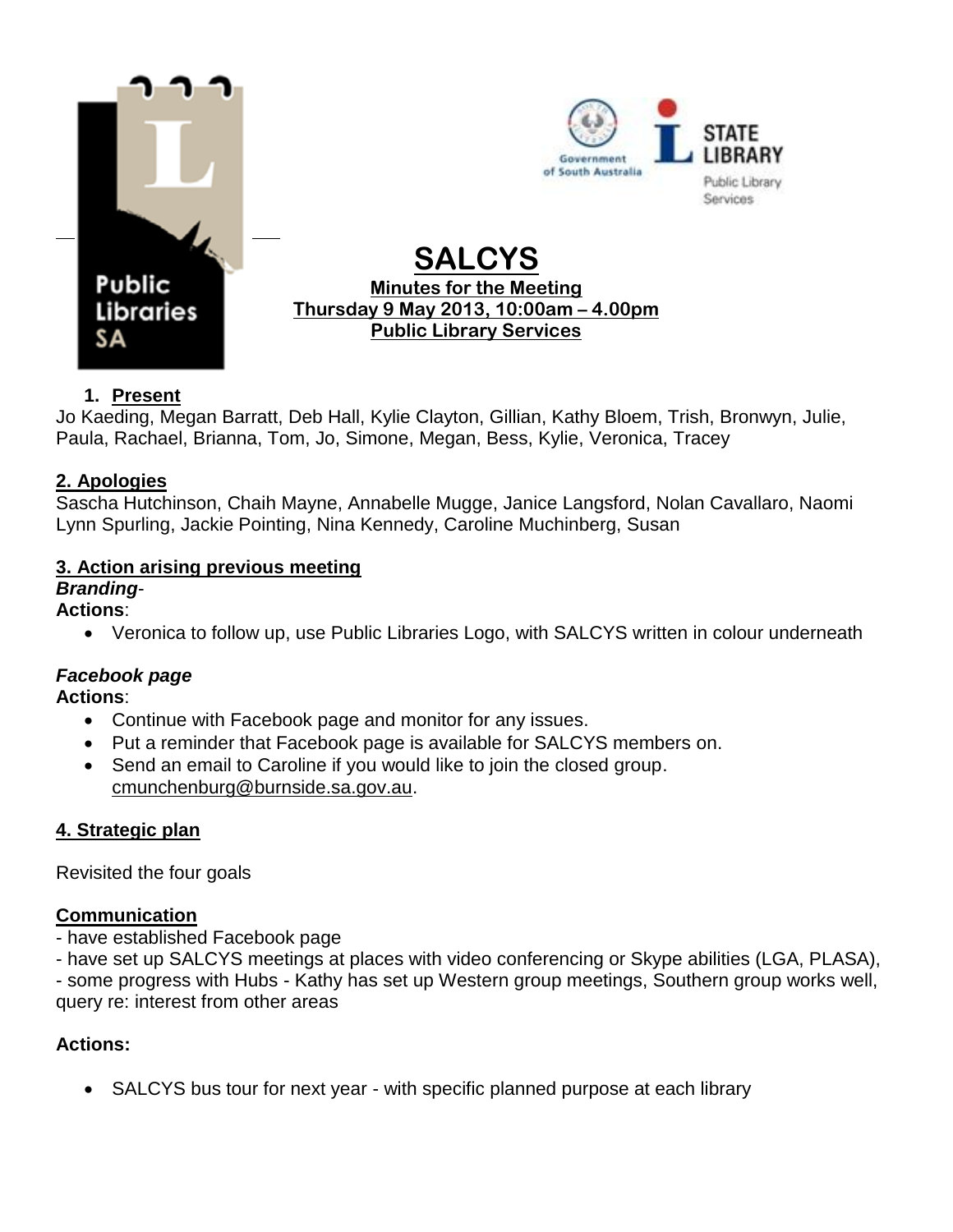- Sub group to organise some possible libraries and why. Tom, Pamela and Beth and will start a Facebook conversation
- \$50 agreed as a reasonable cost for bus tour
- mentoring staff new to SALCYS

#### **Doing and learning**

We are on track. Naidoc guest speaker will be worked on by Deb Hall Hanlie is working on developing a skills matrix as a part of a workforce planning project.

#### **Actions:**

- Veronica will check that skills relevant to the SACLYS will be covered.
- Veronica to keep following up 11 essential skills training

## **Achieve**

#### **Actions:**

- Put on agenda for next meeting, Youth Week 2014.
- Concern that there is not enough lead time for the online book for this year.
- Committe to bring information re: the online book to next meeting (Holly, Sascha, Caroline and Michele).
- Summer Reading Program Veronica to find out what is happening at a National level. We can then consider how what we can do at a state level. Maybe we can consider our geocahing activity. Northern network will investigate and report back on geochaching.

## **Implement new ideas / networking for better partnership**

Plan for opportunities for open discussion at the end of SALCYS meetings.

#### **5. Graphic novels display - Thomas Campbell**

Many libraries separate children's graphic novel section.

Places to purchases: Adelaide comic centre, pulp fiction, Shintokyo, Dymocks Promotional ideas - hang books from ceiling, theme displays, display pyramids and cubes etc., film to book and vice versa display

## **Actions:**

• Photograph your graphic novel area and post on Facebook

## **6. Lapsit kits - Nina Kennedy**

Playford and Salisbury and Federal Govt. funding initiative See attached information sheet for more information.

## **7. PLSA submission for funding - Avcon / Comic con. - Kathryn Bloem**

See example attached. Submission for funding was successful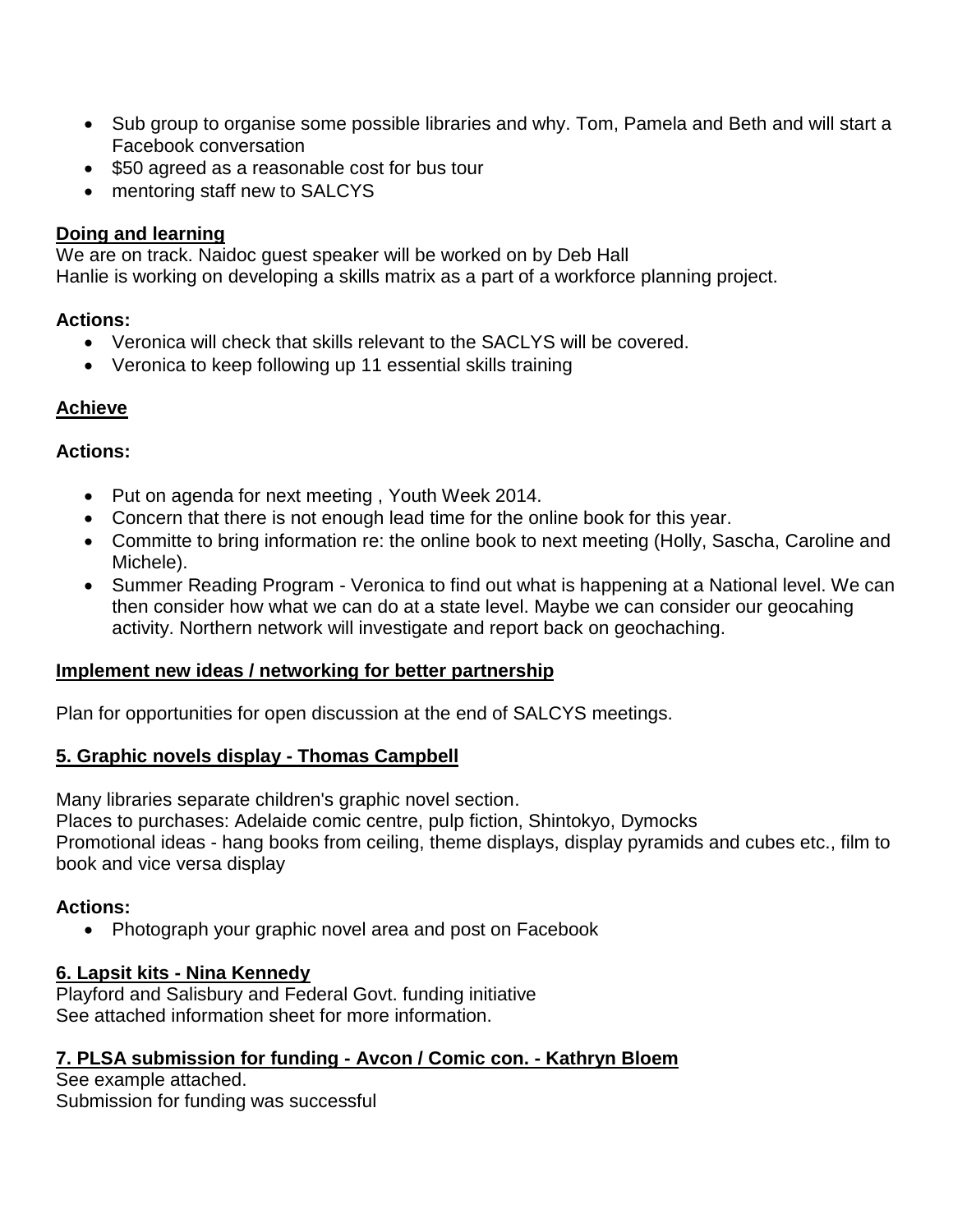Avcon/Comic con really successful for libraries

#### **8. Dads Read - Veronica Mathews**

State Library QLD, researched importance of Dads reading to children. They then developed Dads Read Program

Mark Soderstrum will be the face of Dads Read in SA. Channel 7 will be supporting it. They will run commercials on TV from Sept. to Dec. 2013

Public Libraries in SA to also come on board with a Dads Read Program

National website: [dadsread.org.au](http://dadsread.org.au/) (under construction)

#### **Actions:**

- Brainstorm ideas for SA program.
- Advisory group to help plan program: Kathryn Bloem, Jo Kaeding, KylienClayton, Carmel (PRC) , LBBC, Sharmayne, Samantha Rammell

## **9. Guest speaker - Carmel Jones PRC**

Jenny Williams to write article on importance of reading for enjoyment - which will be distributed to **SALCYS** 

7 medals, which is followed on by 3 certificates (at this point)

PRC students perform better on NAPLAN literacy rates

New this year: electronic student reading record, data entry can start 8/6/2013

PRC banner rotation, revisit how it works

100% participation competition draw, 'like' button for kids to vote on books

Have created links to national curriculum - is on Website

33 PRC ambassadors

## **10. Other discussion**:

*National curriculum literacy framework* – a useful website is State Library of Queensland - libraries for literacy website

Go to National Curriculum website to find out curriculum topics for each year level

## **Actions:**

- Guest speaker, to speak about National Literacy Curriculum
- Paula to create a list of topics and corresponding year levels

*Stig Wemyss* - contacted Sascha, interested in working across number of libraries. If interested a few libraries might like to share costs. Maybe around November , will be put on Facebook to show interest.